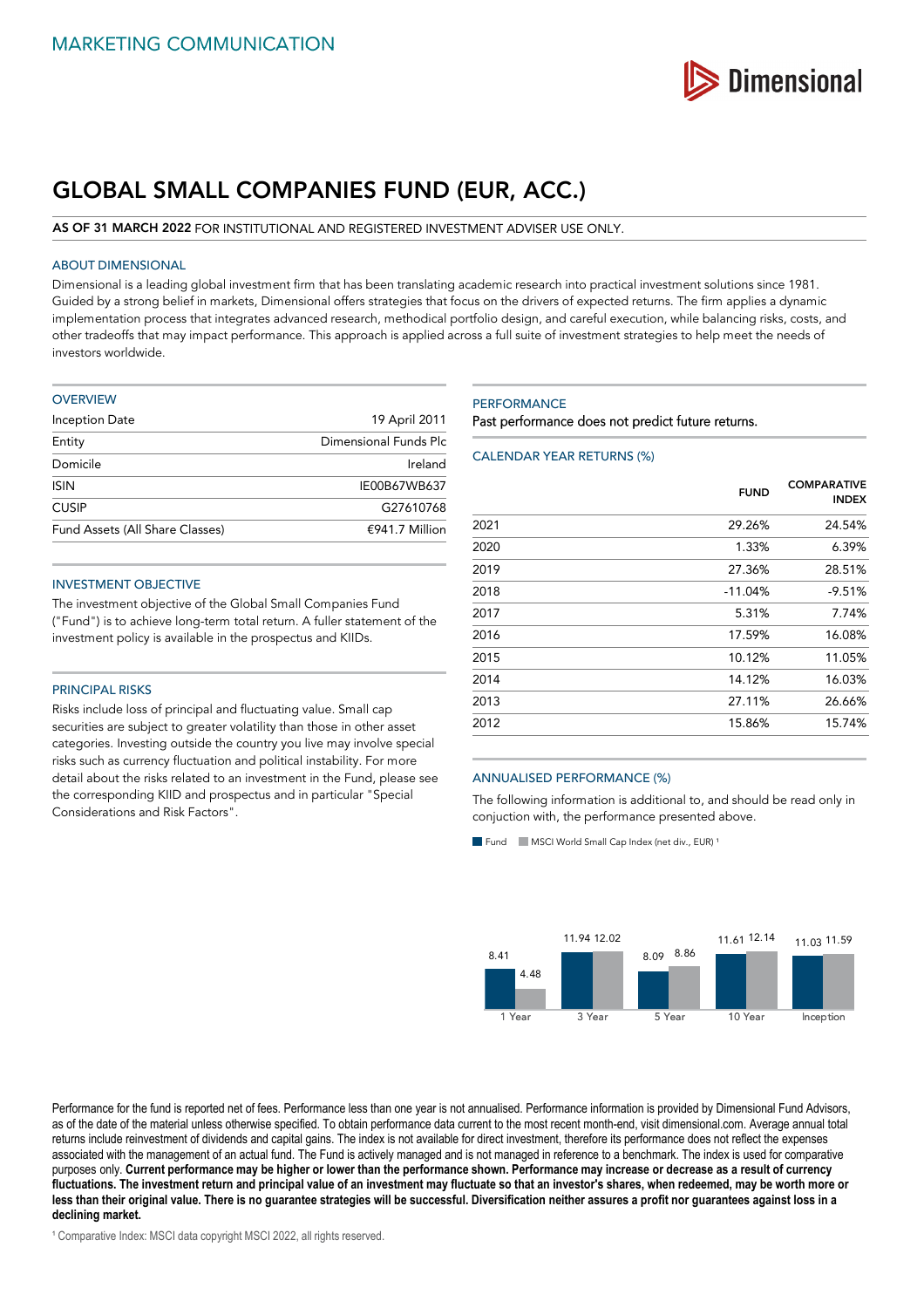## SECTOR ALLOCATION

| Industrials                   | 17.89% |
|-------------------------------|--------|
| Financials                    | 14.93% |
| <b>Consumer Discretionary</b> | 12.38% |
| Information Technology        | 11.99% |
| Health Care                   | 9.53%  |
| <b>Materials</b>              | 8.01%  |
| <b>REITs</b>                  | 7.16%  |
| Energy                        | 5.41%  |
| <b>Consumer Staples</b>       | 4.40%  |
| <b>Utilities</b>              | 3.26%  |
| <b>Communication Services</b> | 3.20%  |
| <b>Real Estate</b>            | 1.84%  |
|                               |        |

## TOP COUNTRIES

| 7.27% |
|-------|
|       |
| 4.32% |
| 3.71% |
| 2.64% |
|       |

# **CHARGES**

| Annual Management Charge | 0.33% |
|--------------------------|-------|
| Ongoing Charges Figure * | 0.38% |

The ongoing charges figure shown here is an annualised estimate of the charges as there has been a reasonably significant difference to the last reported ongoing charges figure. The Fund's annual report for each financial year will include detail on the exact charges made. It excludes portfolio transaction costs and performance fees, if any.

\* As at 1 April 2022

# TOP HOLDINGS

| CF Industries Holdings Inc             | 0.19% |
|----------------------------------------|-------|
| Marathon Oil Corp                      | 0.19% |
| Cleveland-Cliffs Inc.                  | 0.19% |
| Targa Resources Corp                   | 0.18% |
| Alcoa Corp                             | 0.18% |
| Liberty Media Corp-Liberty Formula One | 0.18% |
| APA Corp                               | 0.18% |
| Avis Budget Group Inc                  | 0.17% |
| EQT Corp                               | 0.16% |
| GoDaddy Inc                            | 0.15% |
|                                        |       |

## **CHARACTERISTICS**

| Number of Holdings             | 6.533  |
|--------------------------------|--------|
| % in Top 10 Holdings           | 1.75   |
| Wtd. Avg. Mkt. Cap. (Millions) | €4.393 |
| Price-to-Book                  | 1.80   |